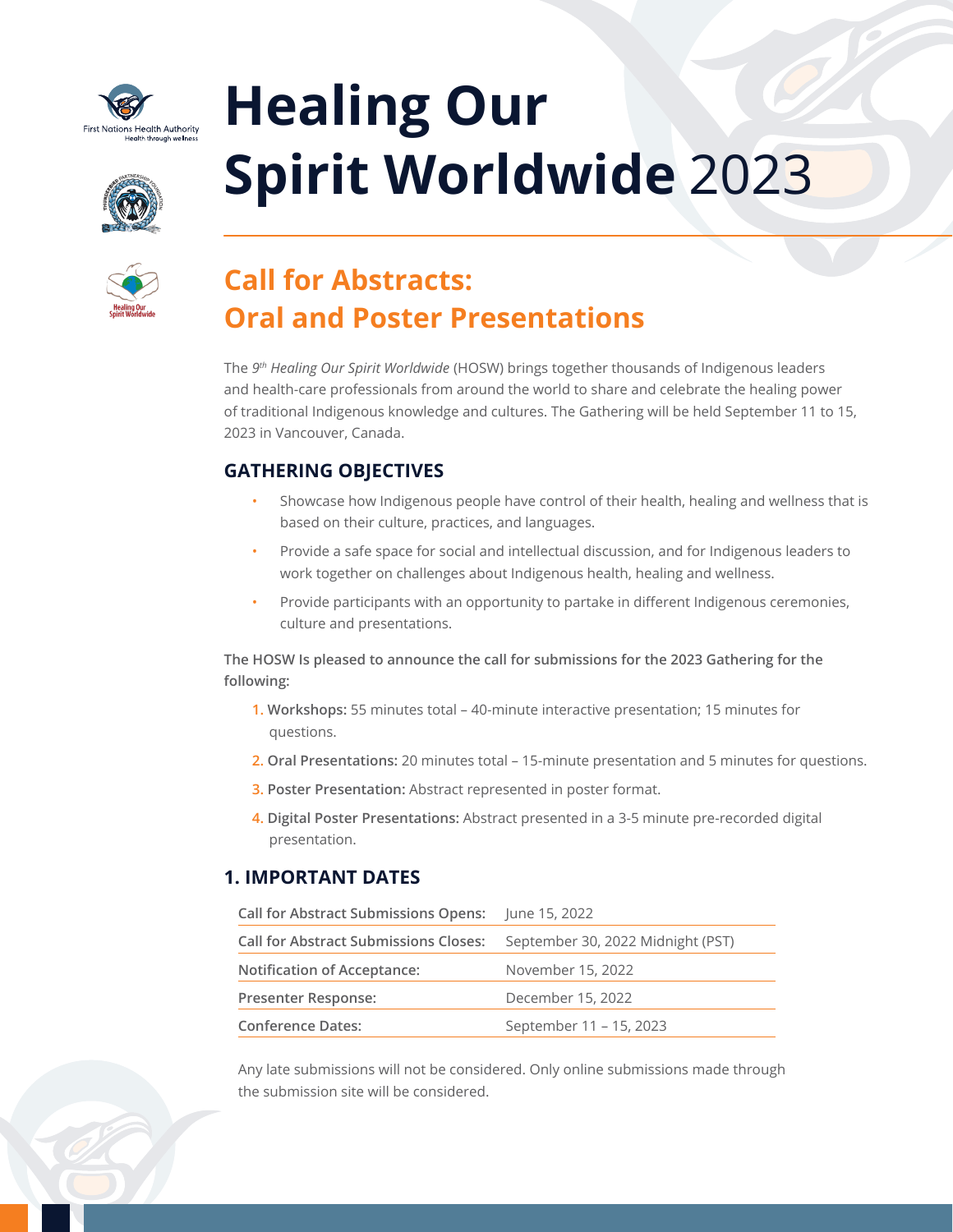#### **2. STREAMS AND THEMES**

Overall Theme for the gathering is:

# **"Resiliency through Indigenous Teachings, Celebrating Wellness, Health Governance and Nation-Rebuilding"**

#### **Health and Wellness Streams:**

#### **A. CELEBRATING HEALTH AND WELLNESS**

Indigenous communities have self-determined perspectives of health and well-being that are strength-based. Mental, emotional, spiritual, and physical facets are important for a healthy, well, and balanced life. It is critically important that there is balance between these aspects of wellness and that they are all nurtured together to create a holistic level of well-being in which all four areas are strong and healthy.

#### **B. INDIGENOUS HEALING, CULTURE, TEACHINGS AND WELLNESS**

Indigenous healing, culture and teaching, support Indigenous people in protecting, incorporating, and promoting their Indigenous medicines and practices, recognizes the complexity and diversity of Indigenous ways of learning and teaching, and Indigenous worldview.

#### **C. HEALTH INNOVATION AND TRANSFORMATION**

Health innovation is to develop new or improved health policies, systems, products and technologies, and services and delivery methods that improve Indigenous health.

Health transformations is changing a system that improves health status and quality of care, and decreases health care costs. The transformation must be evidence-based, and supports patientcentre collaborative care within an integrated health care system.

#### **D. WELLNESS AND HEALING TOGETHER – A TRAUMA-INFORMED APPROACH**

A trauma-informed approach begins with understanding the physical, social, and emotional impact of trauma on the individual, as well as on the professionals who help them. The intention of trauma-informed care is not to treat symptoms or issues related to sexual, physical, or emotional abuse or any other form of trauma but rather to provide support services in a way that is accessible and appropriate to those who may have experienced trauma.

#### **E. COMMUNITY STRENGTHS AND RESILIENCE**

Community strengths and resilience is the ability of communities to withstand, adapt to, and recover from adversity. The community uses its assets to strengthen public health and healthcare systems and to improve the community's physical, behavioural, and social health to withstand, adapt to, and recover from adversity.

**Presentations will be based on a health and wellness stream and focus on one of the following themes:**

#### $\blacksquare$  **HEALTH PROMOTION, PREVENTION, EDUCATION AND AWARENESS**

Programs aimed to engage and empower individuals and communities to choose healthy behaviors, and make changes that reduce the risk of developing chronic diseases and other morbidities.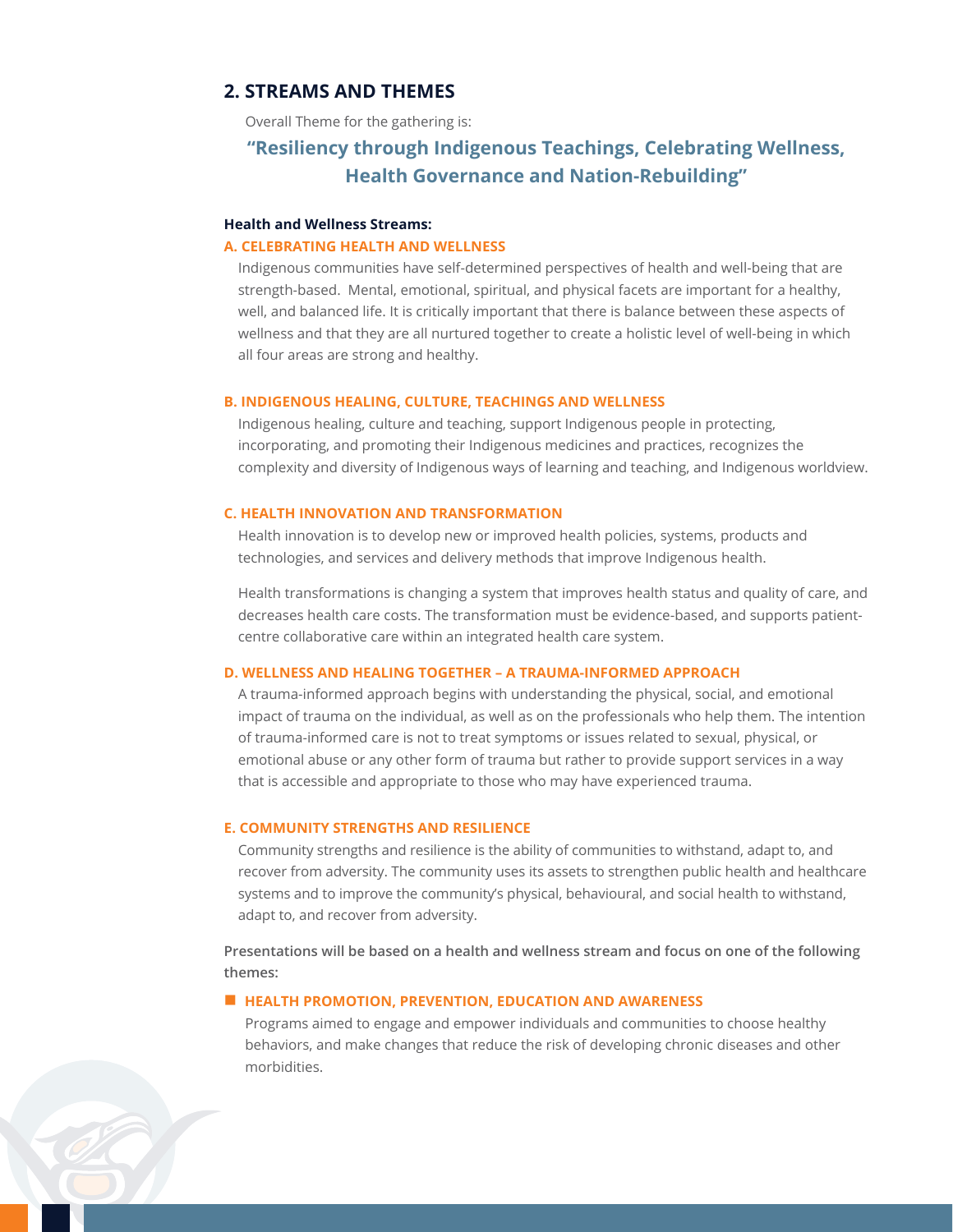#### **N** RESEARCH, DATA, INFORMATION AND KNOWLEDGE EXCHANGE

Research, data, and knowledge exchange encompass meaningful and respectful ways of gathering, and sharing knowledge that helps leaders and planners strengthen the health and wellness of Indigenous Peoples.

#### **n PROGRAM DEVELOPMENT, IMPLEMENTATION AND EVALUATION**

Health program planning and evaluation includes everything from assessing needs, setting goals and objectives, planning activities, implementation, and measuring outcomes. It shows how your program planning and evaluation met its objectives, involved its stakeholders and community members, and the impact it had on the health of your community members.

#### **NENTAL HEALTH, HEALING AND WELLNESS**

Programs that promote culturally safe, comprehensive, and coordinated continuum of mental health, healing and wellness approaches that affirms, facilitates and restores the mental health, healing and wellness of Indigenous people. Mental health and wellness is a continuum of care that brings together the best of traditional and cultural approaches with western approaches and encompasses a range of fully integrated programs and services.

#### **N** SUBSTANCE USE AND ADDICTIONS

Innovative and evidence-informed projects addressing problematic substance use prevention, harm reduction and treatment initiatives. The focus could be on psychoactive substances, including opioids, stimulants, cannabis, alcohol, nicotine and tobacco at the community, regional and national levels.

#### n **YOUTH (I.E., 16 TO 29 YEARS OLD)**

Indigenous youth are acting together toward creating the change they seek. Their strengths as youth lie in their willingness to take risks, resilience, energy, creative mindset, cultural knowledge, and ability to engage with other youth, capacity to learn and try new ideas, proficiency with technology, as well as their strong social networks. Supporting the youth within our communities in essential to ensuring the sustainability of our health and wellbeing for future generations.

#### n **ELDERS (I.E., 65 YEARS OLD AND OVER)**

This is a theme for programs that impact elders 65 years of age or over. Indigenous Elders support their communities by sharing the knowledge that they have accumulated over a lifetime, while preserving traditions, cultural and social values. Elders hold the wisdom of past generations, and are essential to ensuring the healthy, vital, and strength of our Nations.

#### **Health Governance and Leadership Stream**

Supports strong health governance at all levels, which is necessary to ensure that resources devoted to the health programs and services adequate access to health care and improved health. Promotes governance that is carried out efficiently, effectively, and equitably, responsive and sustainable health services and has led to positive health outcomes.

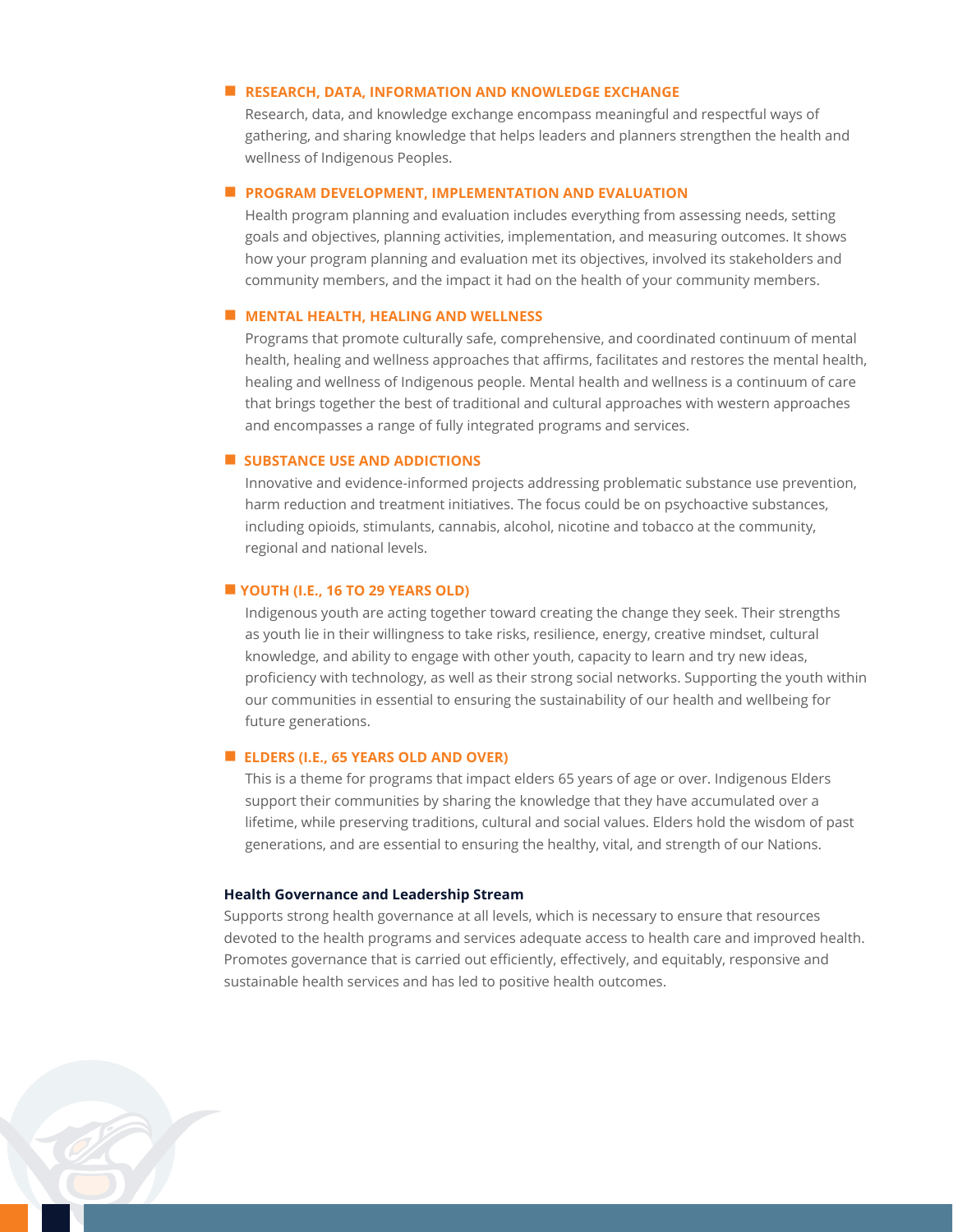**Presentations will be based on Health Governance and Leadership Stream and focus on one of the following themes:**

#### $\blacksquare$  **HEALTH LEADERSHIP**

Focuses on: strategic leadership (how to inspire a vision as a leader), leading and managing change (principles and tools need to facilitate change in health care), develop and leading highperforming teams (key components and tools for developing and leading a high-performing team), or tools for impact and influence (such as leadership development action plan).

#### **E** HEALTH GOVERNANCE

Promoting Indigenous peoples exercising and having full enjoyment of their rights to selfdetermination and self-government, including developing, maintaining and implementing their own institutions, laws, governing bodies, and political, economic and social structures related to Indigenous communities.

#### **3. INDIGENOUS DEFINITION**

An official definition of "Indigenous" has not been adopted by the United Nations because of the diversity of Indigenous people. Instead they have developed a modern understanding of this term based on the following:

- Self-identification as Indigenous peoples at the individual level and accepted by the community as their member.
- Historical continuity with pre-colonial and/or pre-settler societies.
- Strong link to territories and surrounding natural resources.
- Distinct social, economic or political systems.
- Distinct language, culture and beliefs.
- From non-dominant groups of society.
- Resolve to maintain and reproduce their ancestral environments and systems as distinctive peoples and communities.<sup>1</sup>

Any Indigenous person who fits under this modern understanding of "Indigenous" can be a presenter at HOSW 2023.

#### **4. SUBMISSION CONTENT**

- The proposed lead presenter must be an Indigenous person.
- Submissions must fit into one stream and one theme. Duplicate submissions will be a basis for automatic rejection.
- Only abstracts that meet the 250 words or less limit will be accepted and must be submitted online.
- Abstracts will be published exactly as submitted. No copyediting will be provided by the HOSW 2023. Submitters are responsible for thoroughly reviewing their submission and ensuring accuracy before submission (no edits/updates).
- Up to two images and/or tables are permitted (file formats: JPG, PNG, BMP). Image content/text and captions do not count towards word limit.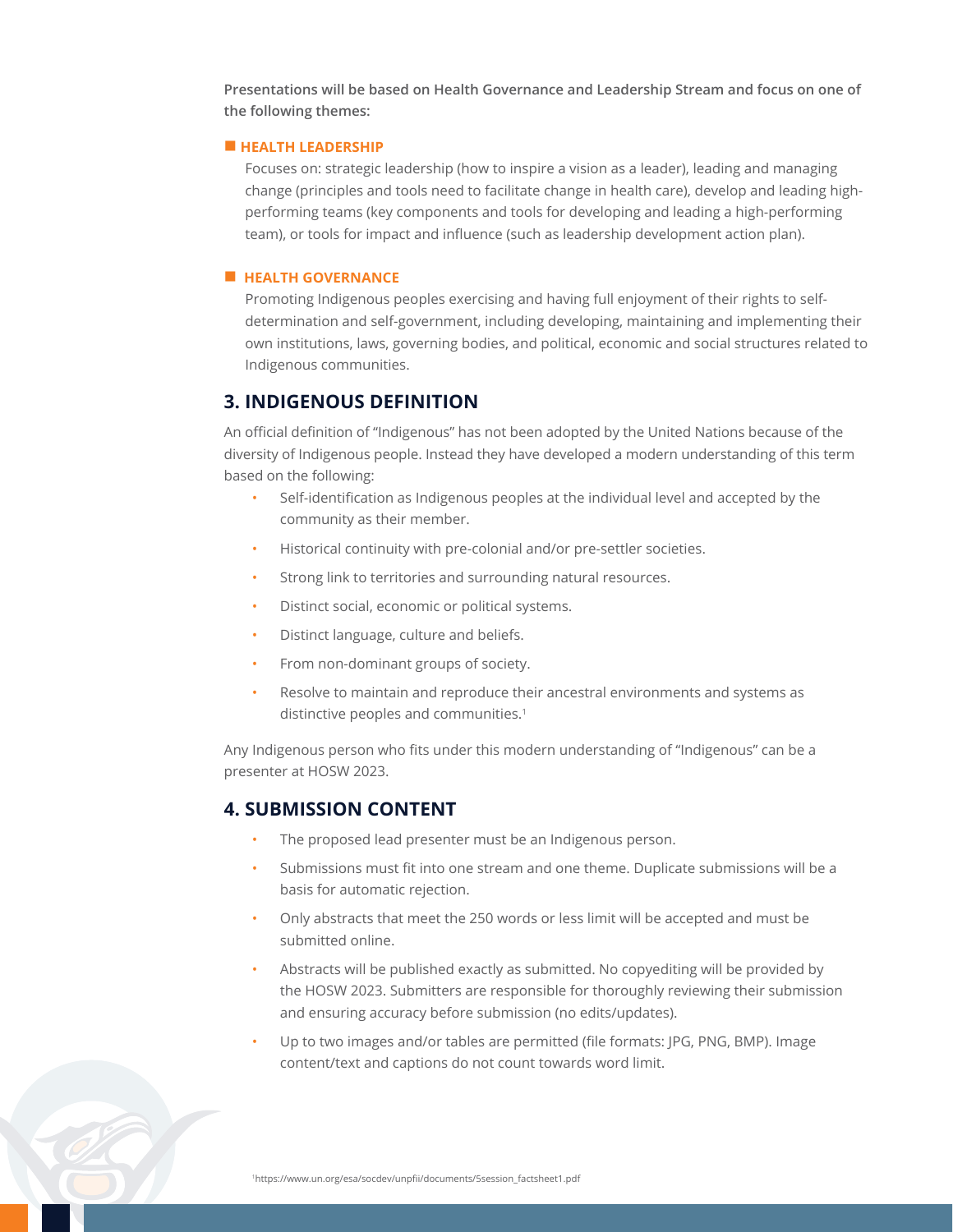- The submitter will serve as the primary contact for all correspondence regarding the abstract during the submission process. After an abstract is accepted, the presenting author will serve as the primary contact.
- Use only standard abbreviations. Special or unusual abbreviations should be placed in parentheses after the first appearance of the full word.
- The presentation will be conducted in English.
- Abstracts should be structured with subheadings to clearly display the required sections.
- Presenters submitting abstracts are responsible for ensuring that all authors listed on the abstract have been notified of the submission.
- **Copyright issues:** All Speakers must cite original sources of work (research, written materials, quotes, pictures, charts, graphs, videos, etc.) in their presentation that the Speaker did not create or author. It is your responsibility to seek permission to use the material.
- **Consent:** If the Speaker wishes to use personal information or community information (personal stories, experiences from a particular community, customs, traditions, etc.) the Speaker must have the individual and/or community's consent. It is your responsibility to get consent to use this information.

# **5. EVALUATION CRITERIA**

All proposals will be evaluated according to the following criteria:

- Potential to stimulate discussion and learning
- Clarity and impact of the project
- Potential for the idea/innovation to be sustained and spread
- Alignment with Gather Streams and sub-themes
- Consideration of sex, gender, and diversity as part of the work
- Overall quality and clarity of the abstract

### **6. UPON ACCEPTANCE**

- HOSW will email about the abstract submission to the primary presenter, who is responsible for distributing information to the other authors or co-authors.
- If an applicant accepts and offer to present, but is later unable to attend, they must provide the name of the alternate speaker who is a co-author on the original abstract or the presentation will be withdrawn from the program. Note that the co-author must be of Indigenous ancestry.
- All presenters must register for the conference and pay their registration fee by March 31, 2023 and must attend the 2023 HOSW in Vancouver, Canada.
- Presenters are responsible for all costs for their presentation, own conference registration fees and travel expenses.
- All presentations not received by the deadline will be removed from the program.

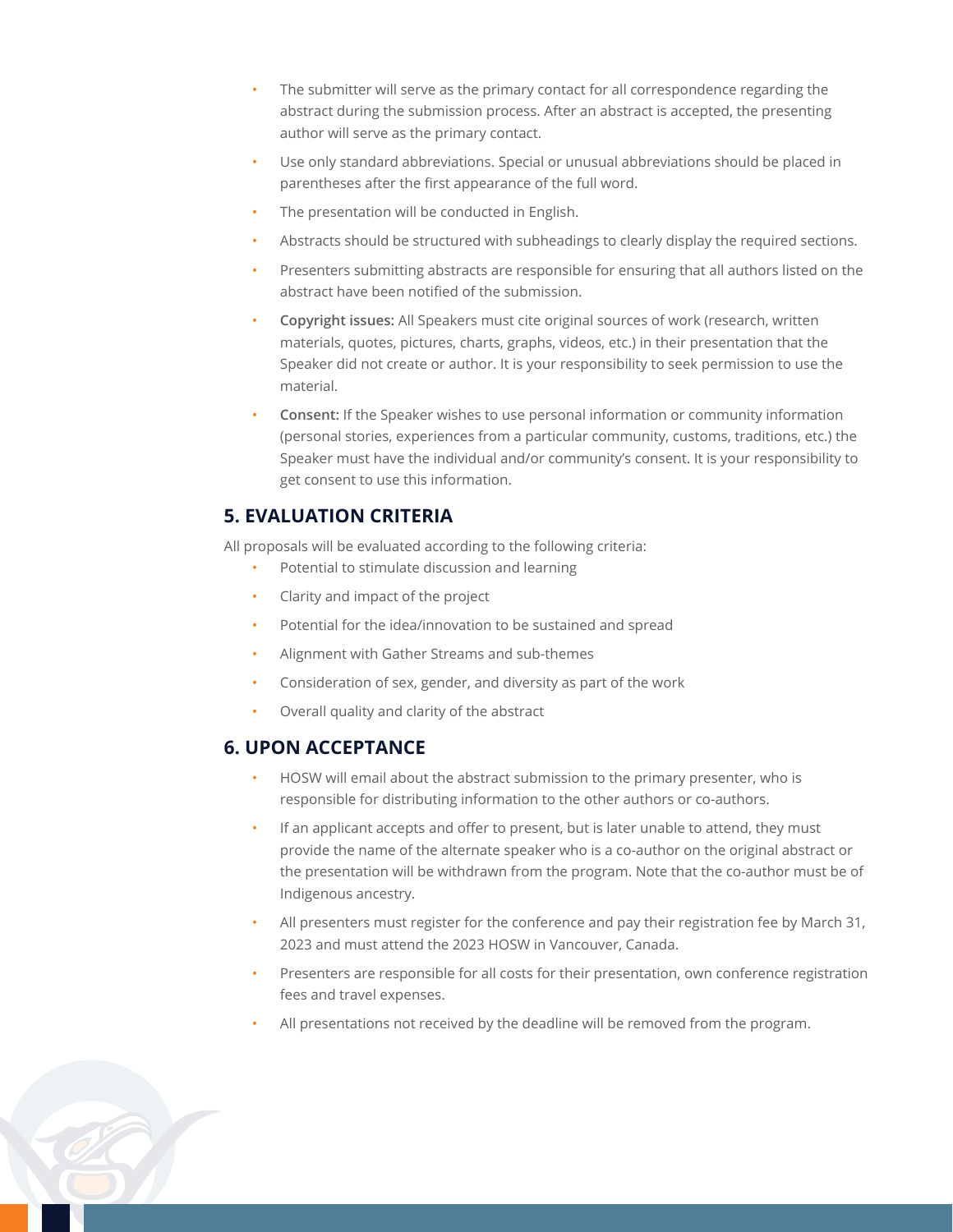# **7. PRESENTATION OUTLINES:**

#### **A. WORKSHOP PRESENTATIONS**

- **Format:** Workshops are a total of 55 minutes (a 40-minute interactive presentation with audience engagement plus a 15-minute Q & A).
- **Moderator and Technical Assistant:** Each session will have a Moderator who will introduce the presentation title, ask the presenter(s) to briefly introduce themselves, and moderate the Q & A at the end of the session. In addition, a Technical Assistant will be present during the entire presentation to assist in the running of the session.
- **Presentation Slides:** Please submit your presentation slides by Wednesday August 16, 2023 for testing and upload onto the conference platform. Only PowerPoint slides in 16:9 format will be accepted. All presentations are required to begin with Learning Objectives slides.
- **Timing:** Please keep to the time allotted. The Session Moderator will warn you at the 5-minute and 1-minute remaining marks approaching end of session. Presentations are not permitted to run into the allotted Q & A time.

#### **B. ORAL PRESENTATIONS**

- **Format:** Digital Oral Presentations are a total of 30 minutes (a 20-minute presentation plus a group Q & A).
- **Moderator and Technical Assistant:** Each session will have a Moderator who will introduce the presentation title and moderate the Q & A at the end of the session. In addition, a Technical Assistant will be present during the entire presentation to assist in the running of the session.
- **Presentation Videos & Slides:** Please submit your presentation video and slides by Wednesday August 16, 2023 for testing and upload onto the conference platform. Only PowerPoint slides in 16:9 format will be accepted. All presentations are required to begin with Learning Objectives slides.
- **Timing:** Please keep to the time allotted. Videos running longer than 20-minutes will not be accepted.

#### **C. POSTER PRESENTATIONS**

- Format: Accepted posters may not exceed 6 feet by 3 feet.
- **Session Delivery:** Poster Presentations will be displayed on Level One of the Conference Centre. At least one author of accepted poster abstracts must be present at their posters (virtually or in-person) during an assigned session to allow for dialogue with participants. Poster sessions may run concurrently with other sessions.
- **Presentation Videos & Slides:** Please submit your presentation video and slides by Wednesday August 16, 2023 for testing and upload onto the conference platform. Only PowerPoint slides in 16:9 format will be accepted.
- **Timing:** Please keep to the time allotted. Videos running longer than 3-minutes will not be accepted.